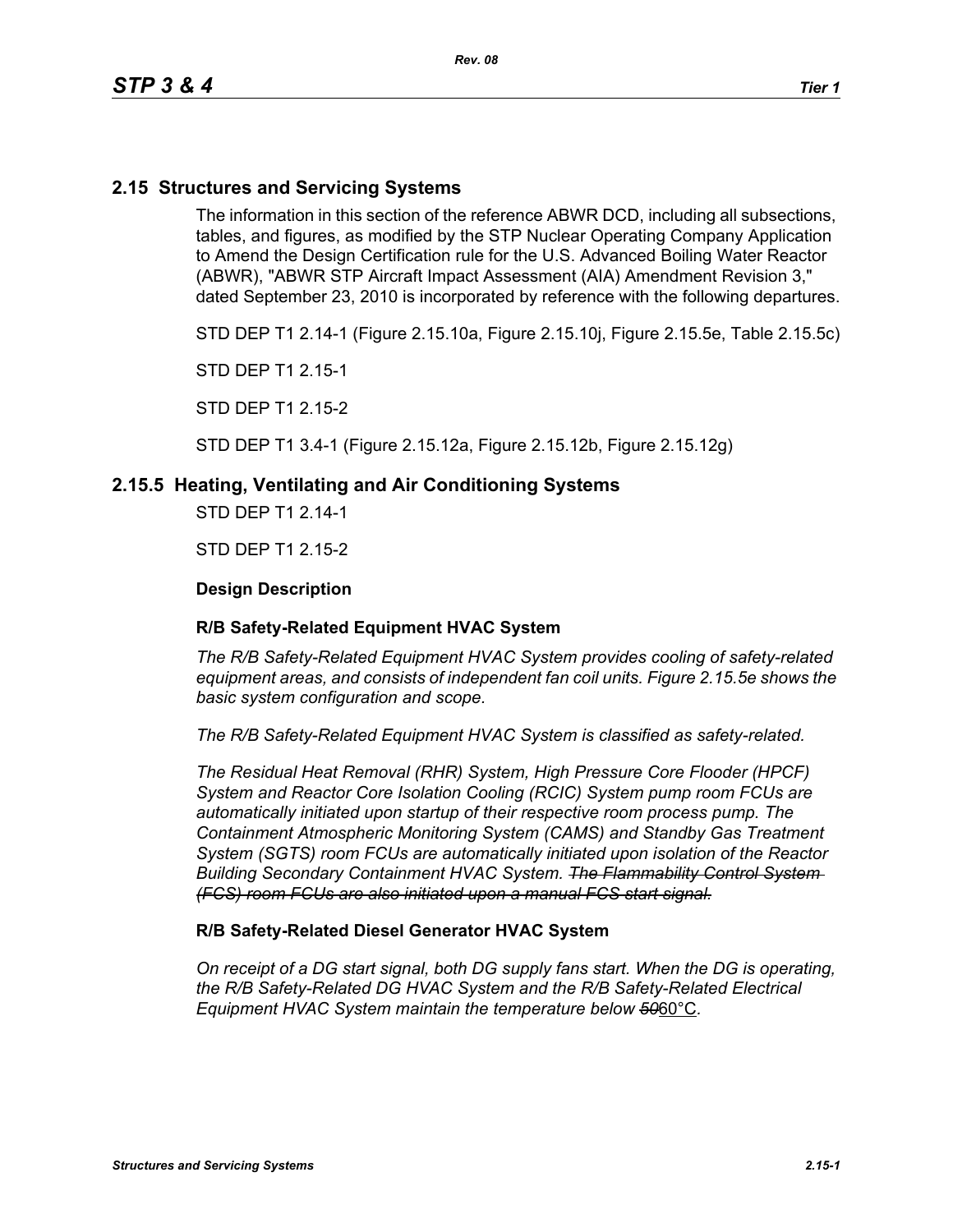# **2.15.11 Turbine Building**

STD DEP T1 2.4-2

*The Turbine Building (T/B) includes the electrical building and houses the main turbine generator and other power conversion cycle equipment and auxiliaries. The T/B is located adjacent to the safety-related Seismic Category 1 Control Building. With the exception of instrumentation associated with monitoring of condenser pressure, turbine first stage pressure, turbine control valve oil pressure and stop valve position,*  and electrical switchgear and trip breakers for the condensate pumps, *there is no safety-related equipment in the T/B. The electrical building houses various plant support systems and equipment such as nondivisional switchgear and chillers.*

# **2.15.12 Control Building**

STD DEP T1 3.4-1

# **2.15.13 Radwaste Building**

STD DEP T1 2.15-1

*The external walls of the RW/B below grade and the basemat are classified as Seismic Category I. The exterior walls above grade, the floor slabs, the interior columns, and the roof are classified as non seismic.*

*The external walls of the RW/B below grade and the basemat are designed and constructed to accommodate the dynamic and static loading conditions associated with the various loads and load combinations* as described in Regulatory Guide 1.143.*which form the structural design basis.The loads are those associated with:*

- *(1) Natural phenomena—wind, floods, tornados, earthquakes, rain and snow.*
- *(2) Internal event—floods.*
- *(3) Normal plant operations—live loads, dead loads and temperature effects.*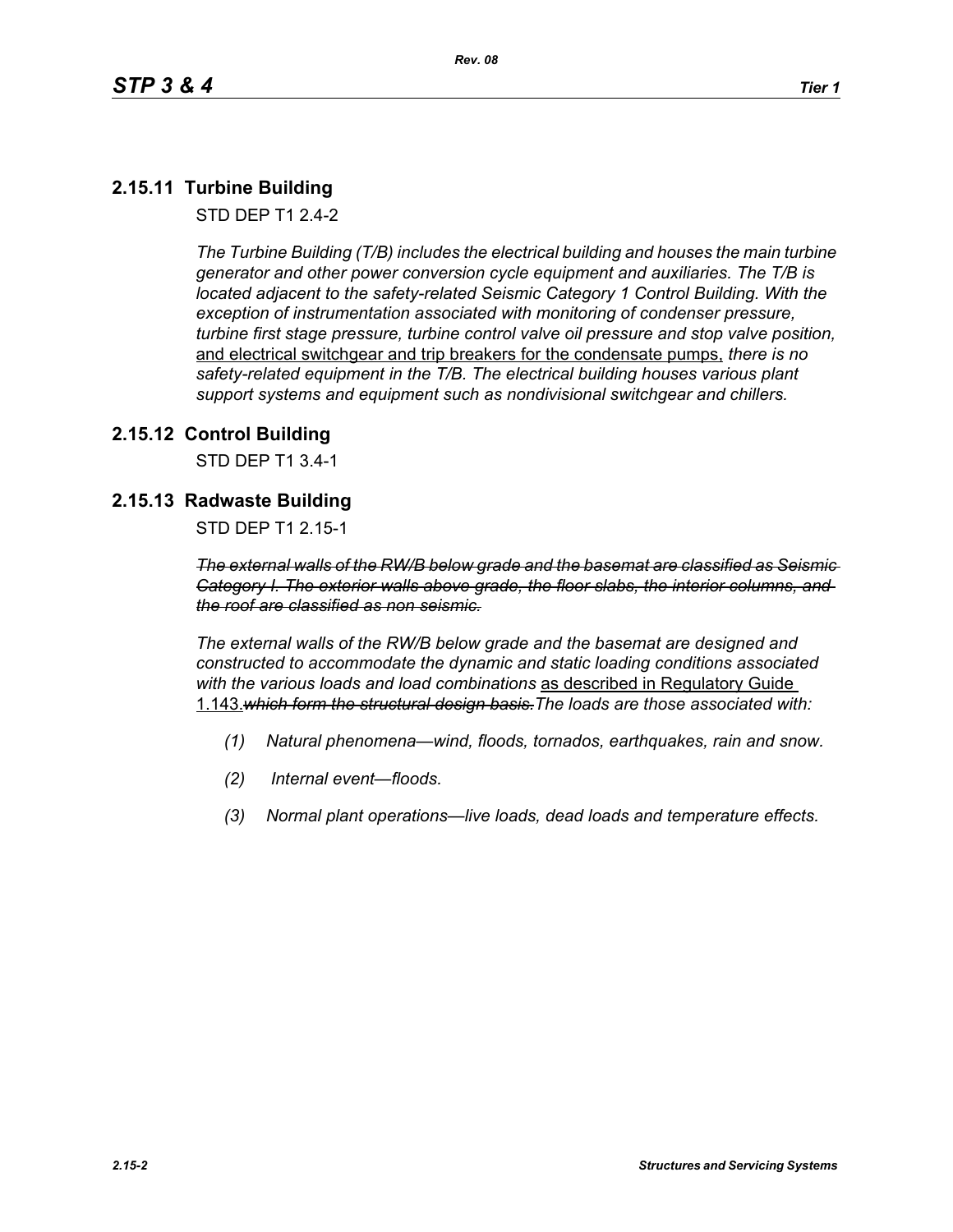| Inspections, Tests, Analyses and Acceptance Criteria                            |                                                                                                             |                                                                                       |
|---------------------------------------------------------------------------------|-------------------------------------------------------------------------------------------------------------|---------------------------------------------------------------------------------------|
| <b>Design Commitment</b>                                                        | <b>Inspections, Tests, Analyses</b>                                                                         | <b>Acceptance Criteria</b>                                                            |
| 4. The FGS room FGUs are initiated upon a-<br>manual FCS start signal-Not used. | 4. Tests will be conducted on each as built FCS room-<br>FGU using a simulated intitiation signal-Not used. | 4. The FCS room FCU starts upon receipt of a<br>signal indicating FCS start.Not used. |
|                                                                                 |                                                                                                             |                                                                                       |
|                                                                                 |                                                                                                             |                                                                                       |
|                                                                                 |                                                                                                             |                                                                                       |
|                                                                                 |                                                                                                             |                                                                                       |
|                                                                                 |                                                                                                             |                                                                                       |
|                                                                                 |                                                                                                             |                                                                                       |
|                                                                                 |                                                                                                             |                                                                                       |
|                                                                                 |                                                                                                             |                                                                                       |
|                                                                                 |                                                                                                             |                                                                                       |
|                                                                                 |                                                                                                             |                                                                                       |
|                                                                                 |                                                                                                             |                                                                                       |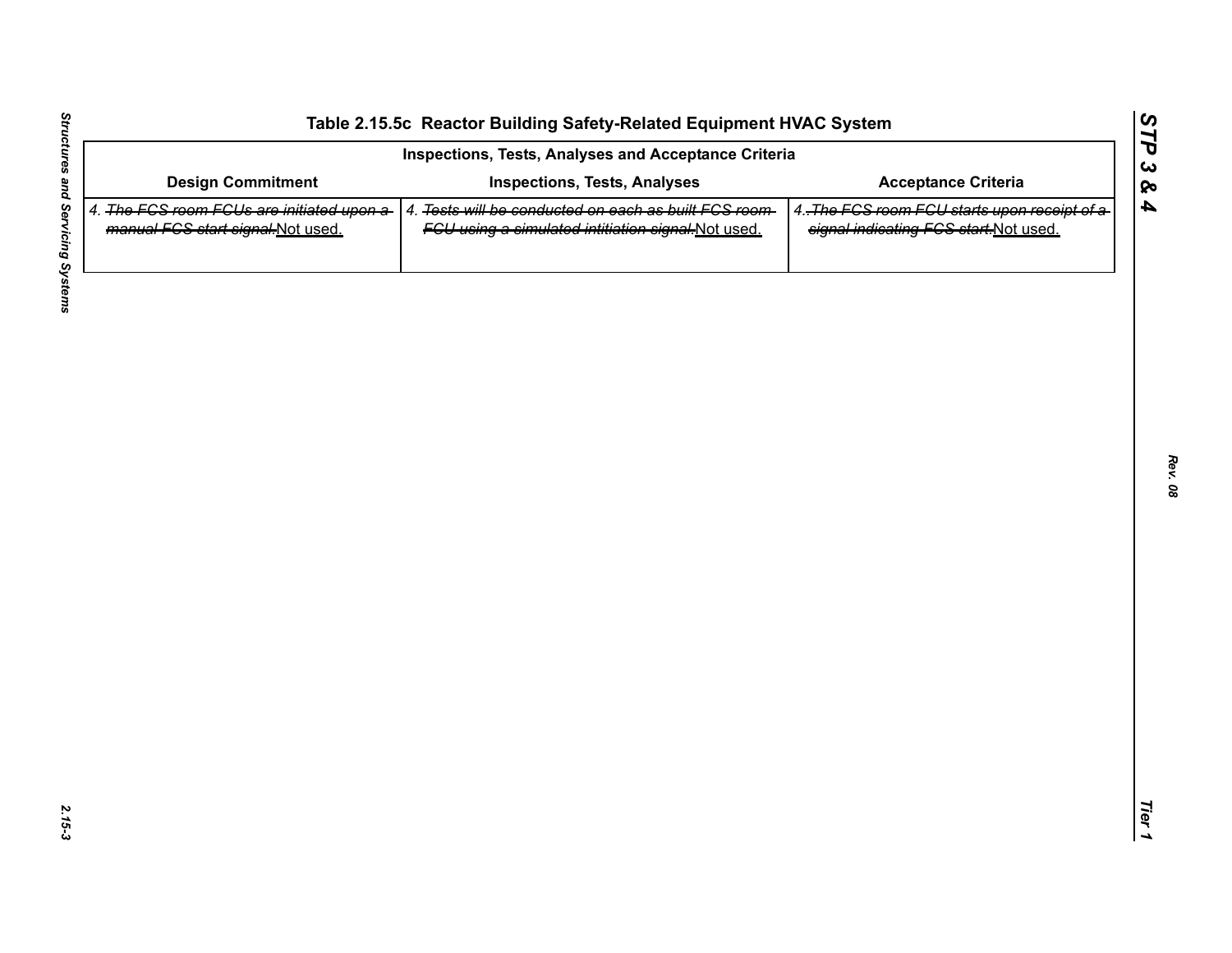



NOTES:

- 1. FCU COOLING WATER IS SUPPLIED BY THE RCW SYSTEM.
- 2. NORMAL VENTILATION AND SMOKE REMOVAL IS PROVIDED BY THE R / B SECONDARY CONTAINMENT HVAC SYSTEM.
- 3. ELECTRICAL POWER LOADS FROM DIVISIONS A,B, AND C ARE POWERED FROM CLASS 1E DIVISIONS I, II, AND II, RESPECTIVELY.

**Figure 2.15.5e Reactor Building Saftey-Related Equipment HVAC System**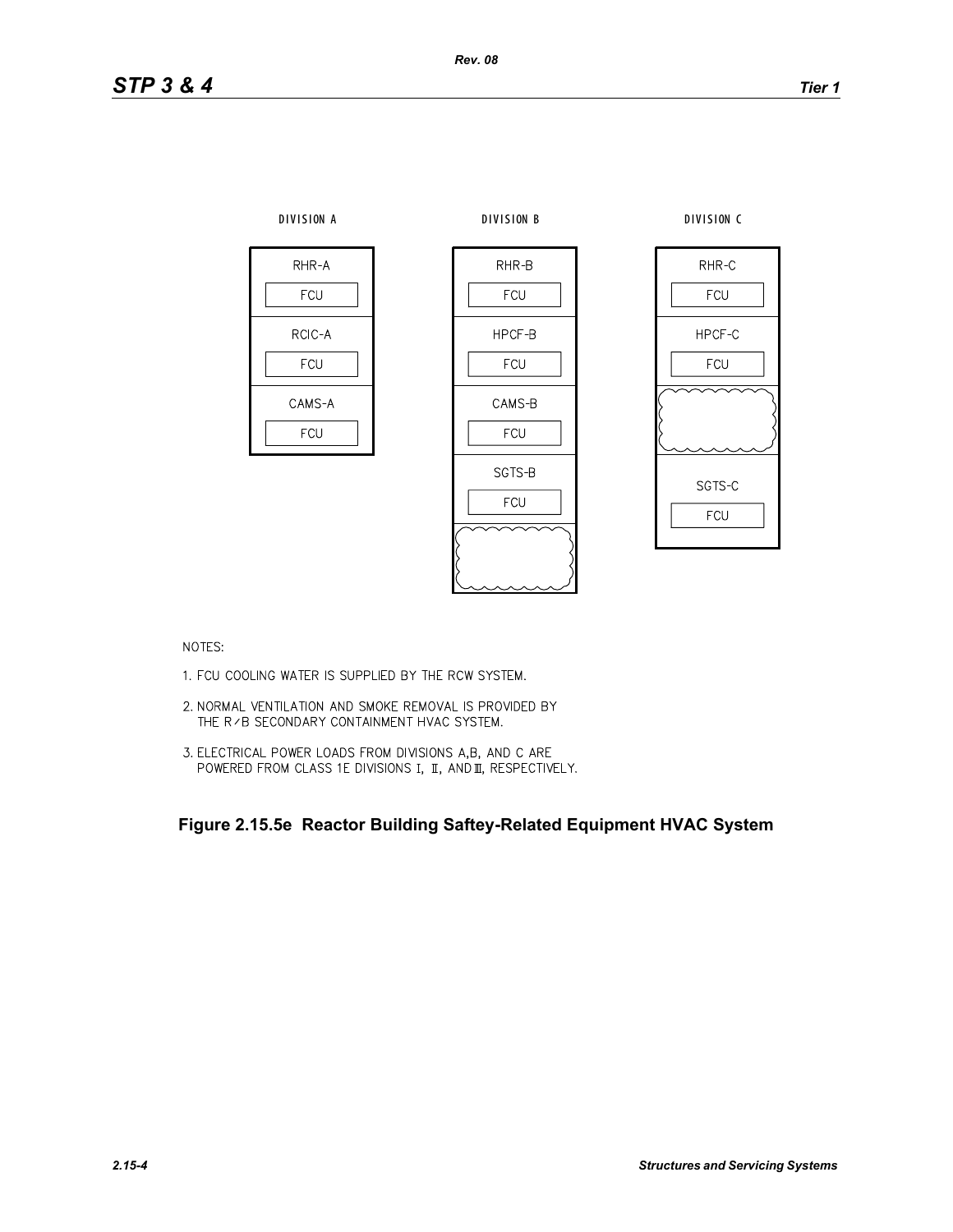

**Figure 2.15.10a Reactor Building Arrangement - Section A-A**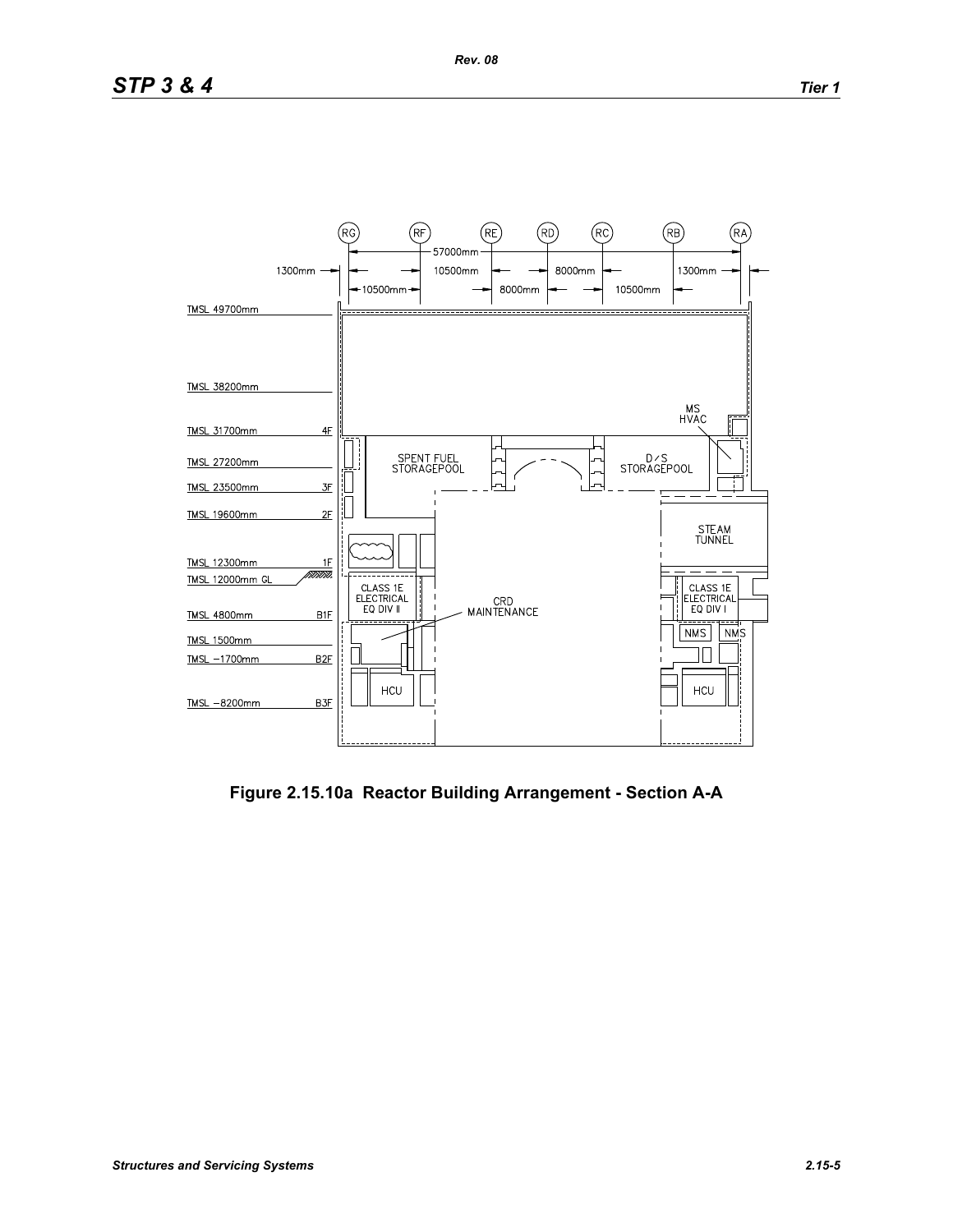*Rev. 08*

[s1]



**Figure 2.15.10j Reactor Building Arrangement, Floor 1F - Elevation 12300 mm**

[e1]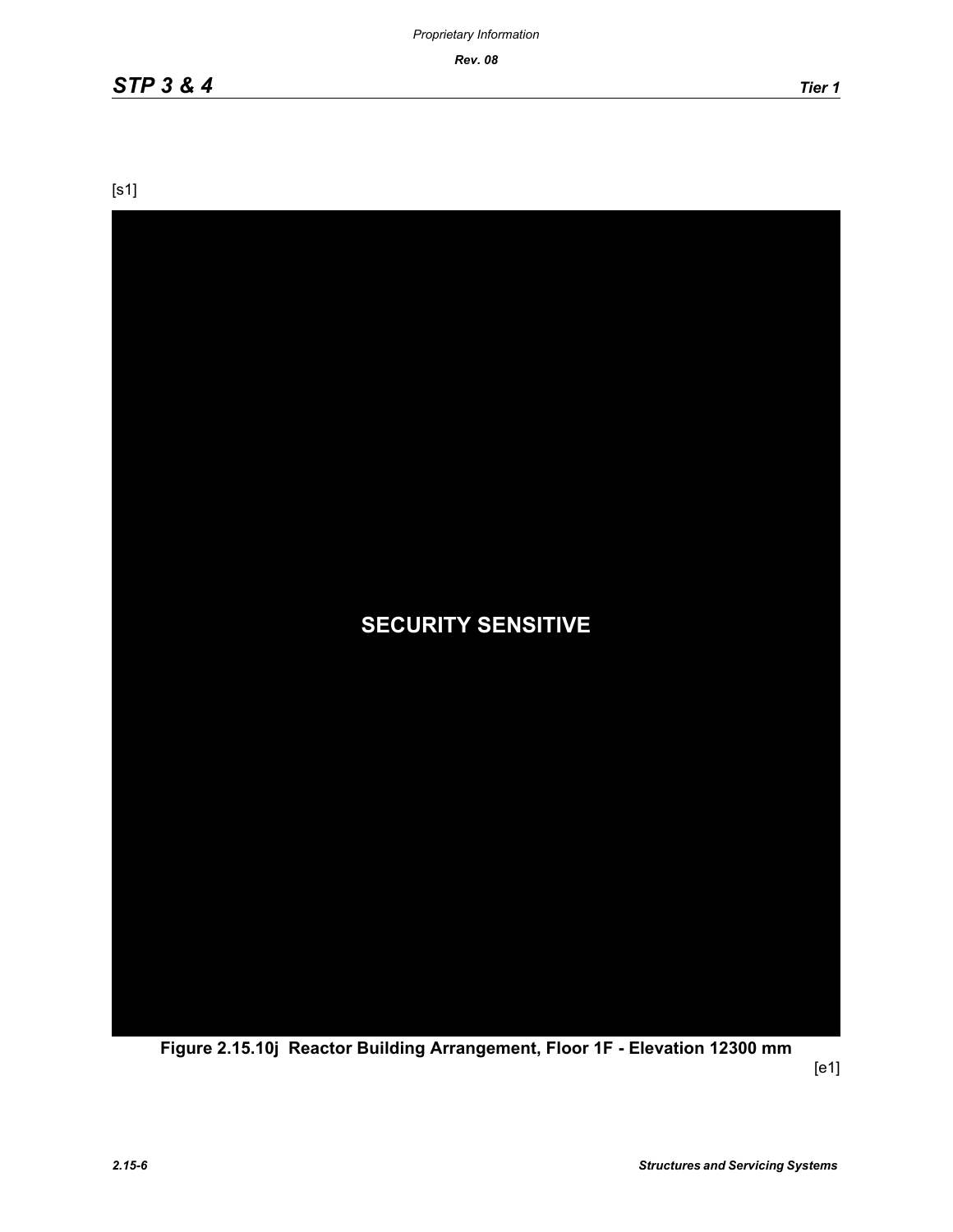

*STP 3 & 4*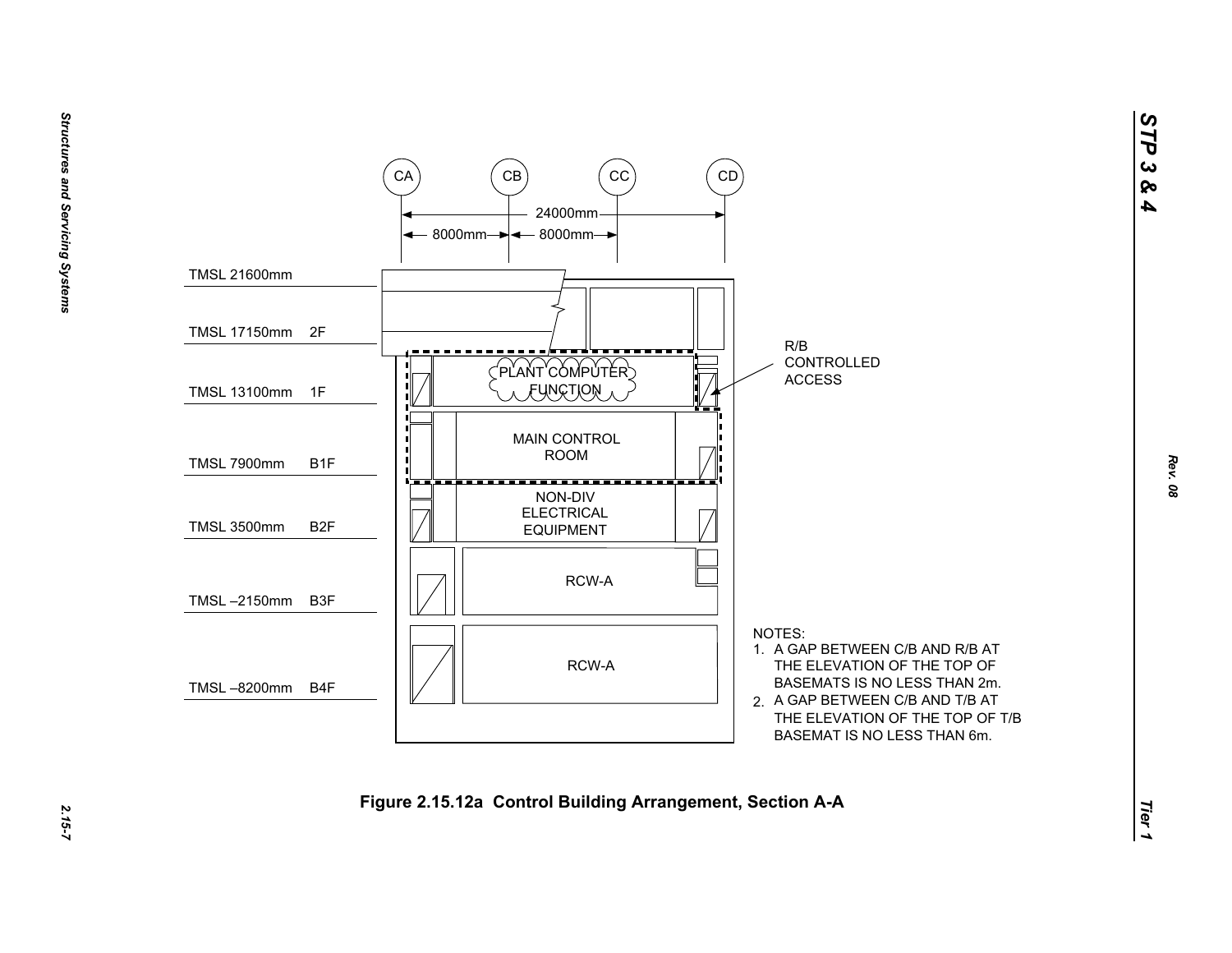